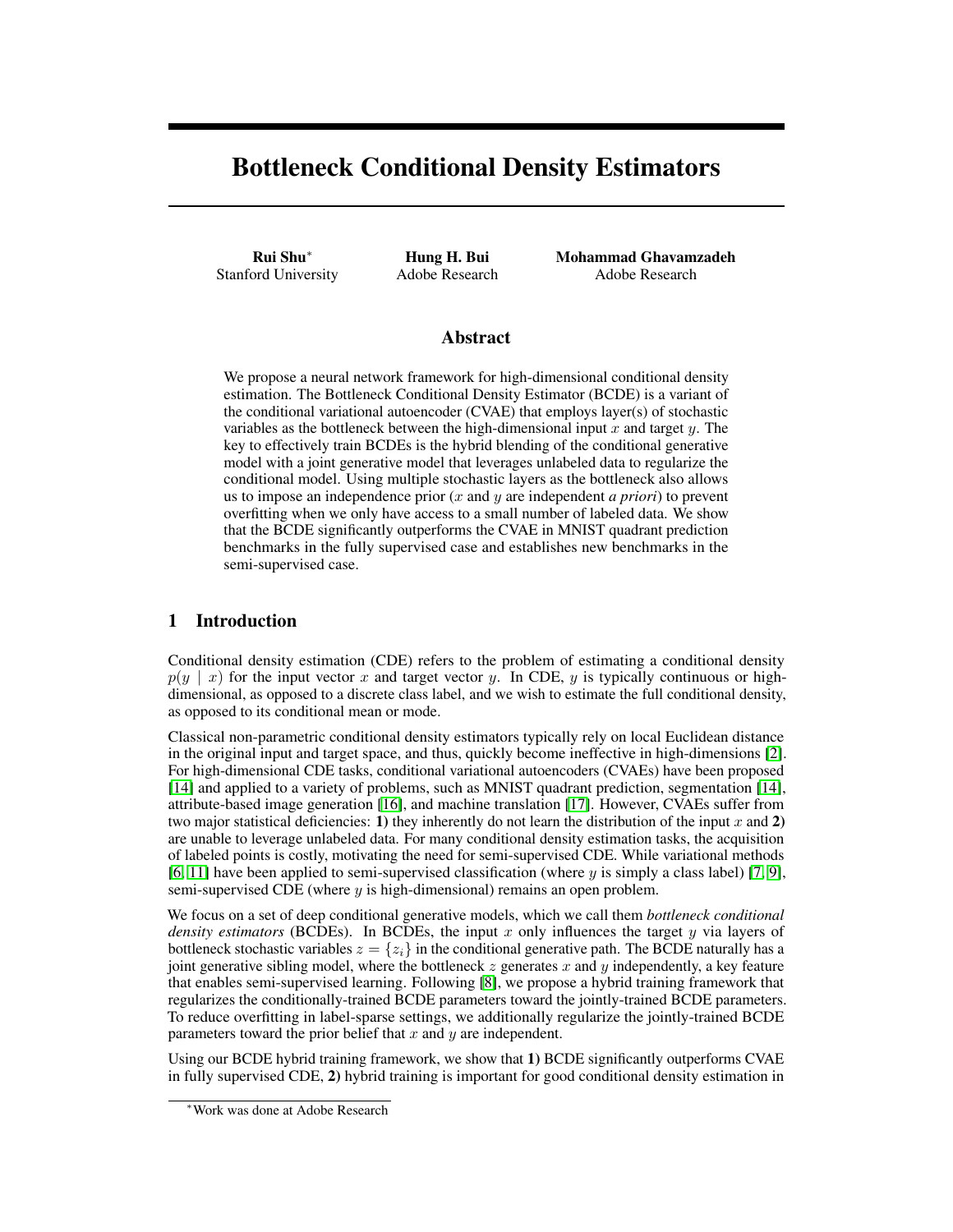both supervised and semi-supervised cases, and 3) the independence prior is important when labeled data are sparse. Finally, we 4) establish new benchmarks for semi-supervised CDE.

## 2 Methods

CVAE. In [\[14\]](#page-4-1), the authors introduced the conditional version of variational autoencoders by considering a directed probabilistic model, where the latent variable z and data distribution of  $\gamma$  are both conditioned on the input  $x$ . The conditional generative path is

$$
z \sim p_{\theta}(z \mid x) = \mathcal{N}(z \mid \mu_{\theta}(x), \text{diag}(\sigma_{\theta}^{2}(x))), \tag{1}
$$

$$
y \sim p_{\theta}(y \mid x, z) = f(y; x, z, \theta), \tag{2}
$$

where  $\theta$  denotes the parameters of the neural networks  $\mu_{\theta}(\cdot)$ ,  $\sigma_{\theta}^{2}(\cdot)$ , and the decoder  $f(\cdot)$ . The conditional generative model is trained using the auto-encoding variational Bayes (AEVB) algorithm [\[6,](#page-4-4) [11\]](#page-4-5) by introducing the recognition model  $q_{\phi}(z | x, y) = \mathcal{N}(z | \mu_{\phi}(x, y), \text{diag}(\sigma_{\phi}^2(x, y)))$  and maximizing the amortized-variational lower-bound of the conditional log-likelihood.

**BCDE.** For the bottleneck conditional density estimator, we enforce the behavior that  $X \perp Y \mid Z$ . Consequently,  $z$  serves as a bottleneck in the generative path from  $x$  to  $y$ . Conditional training of BCDE (Fig. [1d\)](#page-1-0) maximizes the variational lower-bound  $C(\cdot)$  as

$$
\ln p_{\theta}(y \mid x) \geq \mathcal{C}(\theta, \phi; x, y) = \mathbb{E}_{q_{\phi}(z \mid x, y)} \left[ \ln \frac{p_{\theta}(z \mid x) p_{\theta}(y \mid z)}{q_{\phi}(z \mid x, y)} \right]. \tag{3}
$$

The BCDE is a conditional generative model (Fig. [1d\)](#page-1-0). However, due to the bottleneck, it has a joint generative sibling (Figs. [1a](#page-1-0) to [1c\)](#page-1-0), where the bottleneck variables  $z$  point to x and y. Thus, the variational lower-bound of the joint model is

$$
\ln p_{\theta'}(x,y) \ge \mathcal{J}_{xy}(\theta',\phi';x,y) = \mathbb{E}_{q_{\phi'}(z|x,y)} \left[ \ln \frac{p(z) p_{\theta'}(x \mid z) p_{\theta'}(y \mid z)}{q_{\phi'}(z \mid x,y)} \right]. \tag{4}
$$

We use  $\{\theta', \phi'\}$  to indicate the parameters of the joint model and reserve  $\{\theta, \phi\}$  for the BCDE parameters. For samples where x or y is unobserved, we will need to compute the variational lower-bound for the marginal likelihoods. If x were to directly influence  $y$ , marginalizing out the unobserved  $x$  is potentially intractable. By exploiting the bottleneck, the conditional independence of x and y given z guarantees a tractable variational lower-bound for the marginal likelihoods

$$
\ln p_{\theta'}(x) \ge \mathcal{J}_x(\theta', \phi'; x) = \mathbb{E}_{q_{\phi'}(z|x)} \left[ \ln \frac{p(z) p_{\theta'}(x \mid z)}{q_{\phi'}(z \mid x)} \right],\tag{5}
$$

$$
\ln p_{\theta'}(y) \ge \mathcal{J}_y(\theta', \phi'; y) = \mathbb{E}_{q_{\phi'}(z|x)} \left[ \ln \frac{p(z) p_{\theta'}(y \mid z)}{q_{\phi'}(z \mid y)} \right]. \tag{6}
$$

Unlike the conditionally-trained BCDE, the jointly-trained BCDE imposes the constraint that the inference of z given x is sensitive to the distribution of x, since z takes on the additional task of reconstructing x. Therefore, we hypothesize that regularizing the conditionally-trained BCDE with the jointly-trained BCDE provides the following benefits: 1) learning the distribution of x makes the

<span id="page-1-0"></span>

Figure 1: The joint and conditional components of a 2-layer BCDE. Dotted lines represent recognition models. Colors indicate the parameters that are strictly tied within the joint model and softly tied between the joint and conditional models.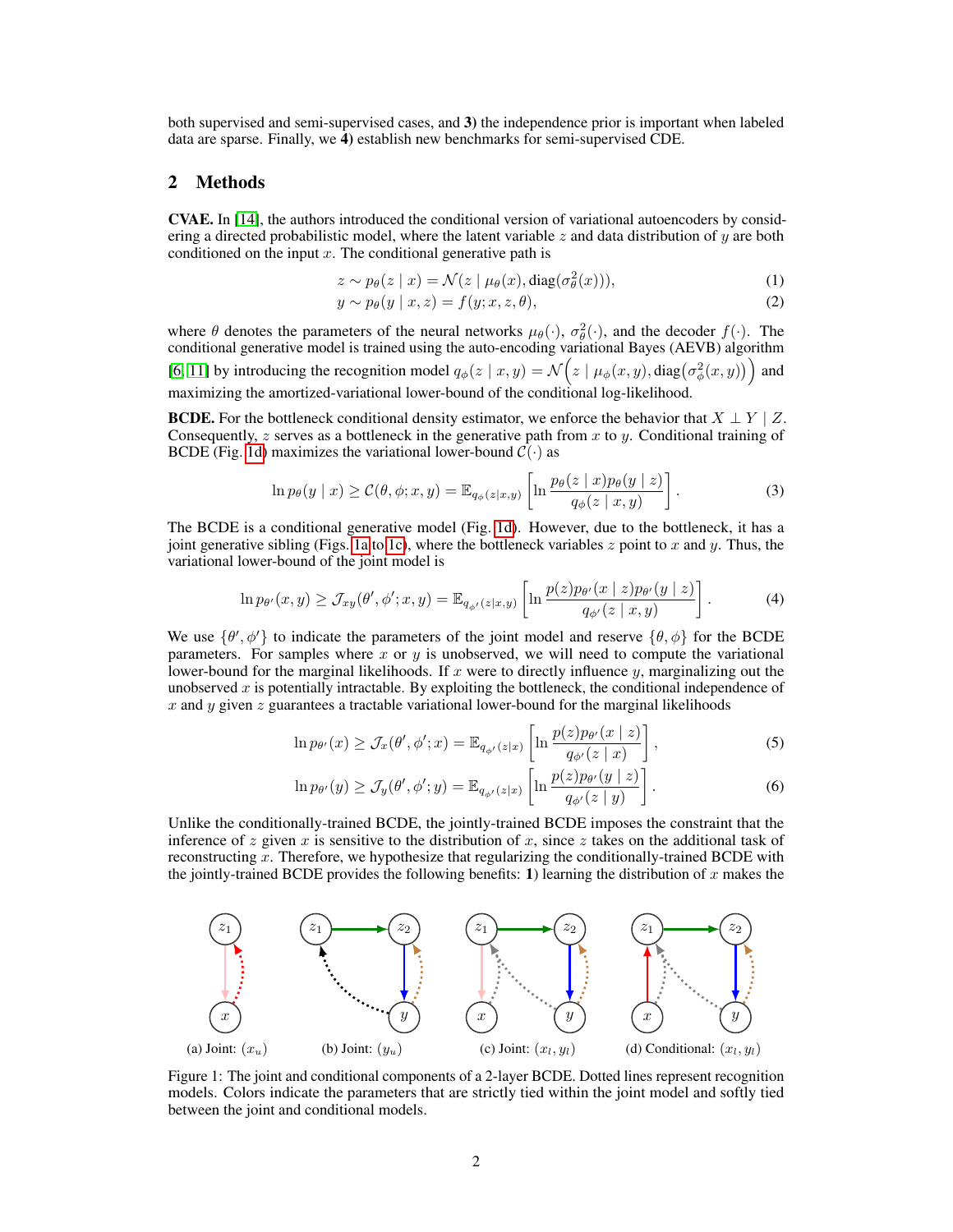inference of z given x robust to perturbations in the input, 2) regularizing the conditional toward the joint encourages z to rely on representations that jointly encode x and y. In the semi-supervised regime, joint-regularization confers the additional benefit of influencing BCDE with unlabeled points.

We now describe our approach for regularizing the conditionally-trained BCDE with the jointlytrained BCDE. For notational simplicity, we denote the overall conditional and joint training objectives respectively as

$$
\mathcal{C}(\theta,\phi) = \sum_{x,y \in L} \mathcal{C}(\theta,\phi;x,y),\tag{7}
$$

$$
\mathcal{J}(\theta', \phi') = \sum_{x,y \in L} \mathcal{J}_{xy}(\theta', \phi'; x, y) + \sum_{x \in U_x} \mathcal{J}_x(\theta', \phi'; x) + \sum_{y \in U_y} \mathcal{J}_y(\theta', \phi'; y), \tag{8}
$$

where L is a dataset of paired  $(x, y)$  samples, and  $U_x$  and  $U_y$  are data sets of unpaired samples. To regularize the conditionally-trained BCDE, we introduce a hybrid training objective that softly ties the conditional to the joint,

<span id="page-2-0"></span>
$$
\mathcal{H}(\theta,\phi,\theta',\phi') = \mathcal{C}(\theta,\phi) + \mathcal{J}(\theta',\phi') - \Lambda(\theta,\phi,\theta',\phi') - I(\theta'),\tag{9}
$$

where  $\Lambda$  regularizes the conditionally-trained  $(\theta, \phi)$  toward the joint generatively-trained  $(\theta', \phi')$ , and *I* encourages independence between x and y by regularizing  $p_{\theta}(z_2 | z_1)$  toward the unit Gaussian. Details about how  $\{\theta, \phi\}$  is tied to  $\{\theta', \phi'\}$  is shown in Figure [1.](#page-1-0) It is important to note that  $q(z_1|x)$ (Fig. [1a\)](#page-1-0) is tied to  $p(z_1|x)$  (Fig. [1d\)](#page-1-0).

Note that  $\Lambda$  and I regularization can be achieved in a variety of ways. In our experiments, we implement  $\Lambda$  regularization by initializing the conditional model with the joint model parameters and performing early-stopping, and implement I regularization by initializing the joint model with auto-encoding parameters. In Figure [1c,](#page-1-0) this is done by severing the link between  $z_1$  and  $z_2$ , and independently auto-encoding x with  $z_1$  and y with  $z_2$ . Thus, independence prior requires  $k \geq 2$ stochastic layers of z.

When  $k \geq 2$ , we build our recognition model using *top-down* inference [\[4\]](#page-4-9). Using 2-layer BCDE as an example, top-down inference allows us to exploit the conditional independence  $Z_2 \perp X \mid Z_1$ ,

$$
q(z_2, z_1 \mid x, y) = q(z_1 \mid x, y)q(z_2 \mid z_1, y), \tag{10}
$$

$$
q(z_2 \mid z_1, y) \propto p(z_2 \mid z_1) \ell(z_2 \mid y), \tag{11}
$$

where  $\ell(z_2 | y)$  is the normalized likelihood of  $z_2$  given y. Thus, the distribution parameters for  $q(z_2 | z_1, y)$  can be computed by combining  $p(z_2 | z_1)$  and  $\ell(z_2 | y)$  in the natural parameter space according to [\[4\]](#page-4-9). This not only simplifies the training of k-layer BCDE, the involvement of  $p(z_2 | z_1)$ in the computation of  $q(z_2 | z_1, y)$  also confers an interesting behavior: when the independence prior is applied to  $p(z_2 | z_1)$ , it also *directly* regularizes the variational approximation  $q(z_2 | z_1, y)$ .

#### 3 Results

We chose the MNIST quadrant task as our benchmark task  $[13]$ . The number of unpaired x and y training samples is always kept at  $50,000$ , but number of labeled training data is reduced to 5, 000 for the semi-supervised task. The labeled data were randomly sub-sampled such that it was distributed evenly across classes. The MNIST digits were statically binarized by sampling the Bernoulli distribution [\[12\]](#page-4-11). The validation set is always kept at one-fifth of the size of the labeled training set. The test set is kept at 10, 000 as usual.

We compare hybridly-trained BCDE against CVAE as well as variants of Eq. [\(9\)](#page-2-0): conditional training (C only), naïve pre-training (without  $J_{xy}$  and I), hybrid (without I), and hybrid + independence (full Eq. [\(9\)](#page-2-0)). We optimized the various training objectives with *Adam* [\[5\]](#page-4-12), using a learning rate of 0.001. Training was terminated using early-stopping on a validation set. We use multi-layered perceptrons (MLPs) for all neural networks in BCDE. All MLPs are batch-normalized [\[3\]](#page-4-13) and parameterized with two hidden layers of 500 rectified linear units. All stochastic layers have 50 hidden units. The models were implemented in Python using Theano [\[15\]](#page-4-14) and Keras [\[1\]](#page-4-15).

Our results in the MNIST quadrant prediction tasks (Table [1\)](#page-3-0) demonstrate that BCDE obtains stateof-the-art performance in supervised MNIST quadrant prediction (full 50k labels), and performs well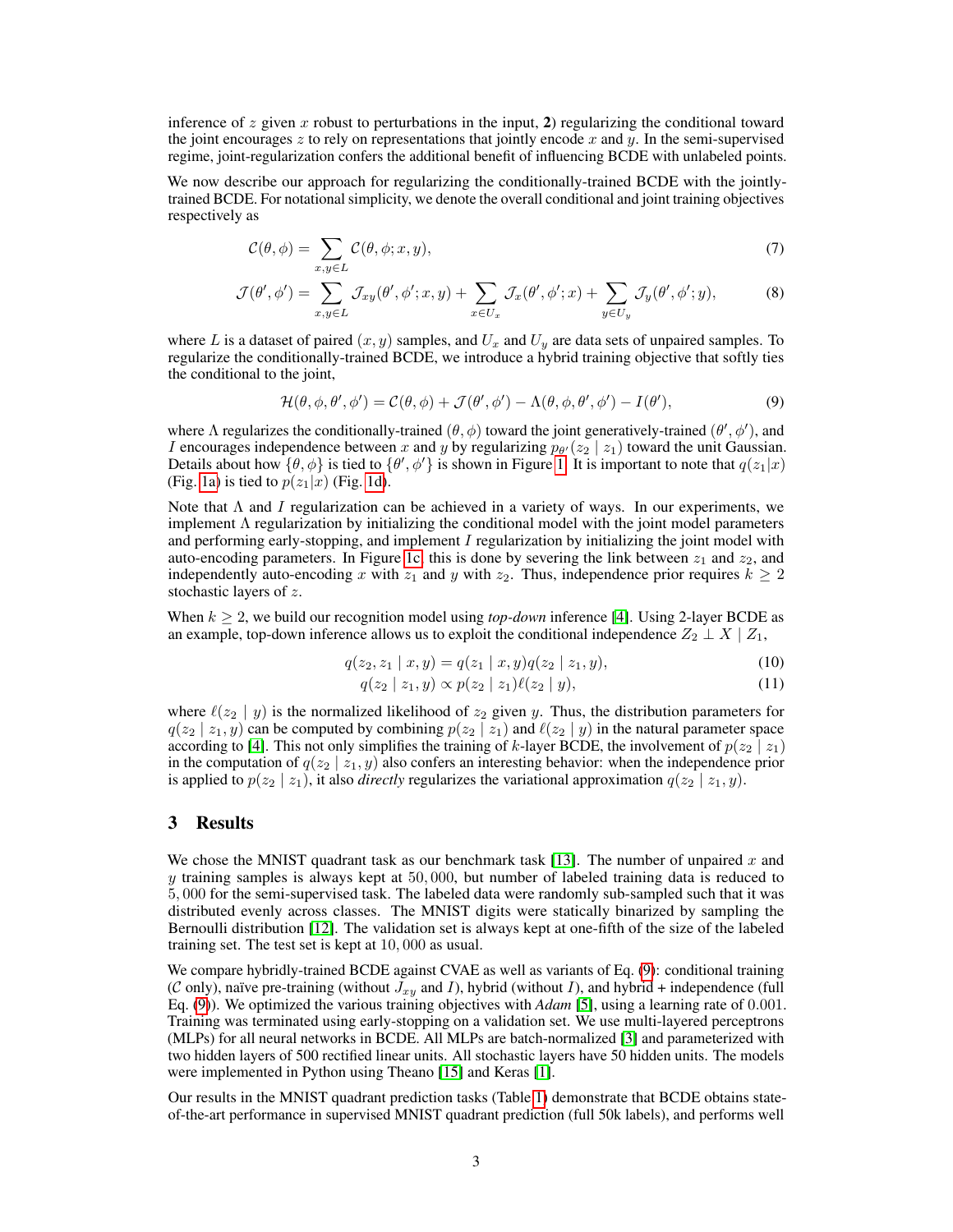<span id="page-3-0"></span>

| Models                                             | Supervised 50k |                |                | Semi-sup. 5k labeled pairs        |        |        |
|----------------------------------------------------|----------------|----------------|----------------|-----------------------------------|--------|--------|
|                                                    | 1-quad         | 2-quad         | 3-quad         | 1-quad                            | 2-quad | 3-quad |
| 2-layer VAE $(y \text{ only})$<br><b>CVAE</b> [14] | 67.11<br>63.91 | 49.71<br>44.73 | 25.03<br>20.95 | 67.11<br>$\overline{\phantom{0}}$ | 49.71  | 25.03  |
| 1-layer BCDE (conditional only)                    | 64.58          | 45.26          | 20.91          | 77.28                             | 54.17  | 24.83  |
| 2-layer BCDE (conditional only)                    | 62.45          | 43.83          | 20.52          | 72.17                             | 50.61  | 23.48  |
| 1-layer BCDE (naïve pre-training)                  | 63.95          | 44.59          | 20.65          | 70.03                             | 49.34  | 22.99  |
| 2-layer BCDE (naïve pre-training)                  | 62.21          | 43.67          | 20.45          | 67.49                             | 47.77  | 22.71  |
| 1-layer BCDE (hybrid)                              | 63.64          | 44.34          | 20.43          | 69.64                             | 49.35  | 23.21  |
| 2-layer BCDE (hybrid)                              | 61.79          | 43.14          | 19.93          | 67.74                             | 47.39  | 21.93  |
| 2-layer BCDE (hybrid+independence)                 | 62.14          | 43.46          | 20.03          | 66.72                             | 46.81  | 21.63  |

Table 1: We report the test set negative conditional log-likelihood scores for the MNIST quadrant prediction task [\[13\]](#page-4-10). In addition to the baselines (CVAE), we perform an ablation study of the BCDE objective Eq. [\(9\)](#page-2-0) and consider its variants. Note that the 2-layer BCDE generally outperforms 1-layer BCDE due to having a more expressive variational family [\[4,](#page-4-9) [10\]](#page-4-16).

<span id="page-3-1"></span>

Figure 2: Comparison of conditional image generation for conditional versus hybrid 2-layer BCDE on the semi-supervised 1-quadrant task [\(2a-2b\)](#page-3-1). Row 1 shows the original images. Rows 2-10 show nine attempts by each model to sample  $y$  according to  $x$  (the bottom-left quadrant, indicated in gray). Hybrid training yields better-looking samples and a higher-entropy conditional generative model (as can be seen from columns 1 and 2). Comparison of interpolation of  $y$  for hybrid versus conditional 2-layer BCDE on the fully-supervised top-down task [\(2c-2d\)](#page-3-1). The top-region x shown in gray is used to predict the bottom-region y shown in black. Interpolation was performed in the space of  $z_1$  and the resulting y was generated. The top-down task was chosen for easier visual comparison. To facilitate comparison, the interpolation of  $\overline{x}$  was also created and shown in gray.

in the new semi-supervised task (with only 5k labels). The ablation study shows the importance of hybrid training, and of the independence prior in the semi-supervised case. Visual analysis reveals that hybrid-training produces a higher-entropy and more accurate generator (Figs. [2a-2b\)](#page-3-1). Since hybrid training regularizes BCDE toward the joint model, which learns  $z_1$  as a manifold of x, it is possible to interpolate between two different x's in the space of  $z<sub>1</sub>$  for the hybridly-trained BCDE and project the resulting  $y$  (Fig. [2c\)](#page-3-1). The conditionally-trained BCDE, which does not explicitly learn a manifold of x, fails to generate a meaningful interpolation (Fig. [2d\)](#page-3-1).

#### 4 Conclusion

We have described a hybrid-training framework that regularizes a conditionally-trained neural variational conditional density estimator with a generatively-trained joint density estimator. When the number of labeled training data is small, we provide an additional regularizer that imposes an independence prior. When the independence prior is used in combination with top-down inference, we directly regularize both the generative and inference models. Our approach thus extends high